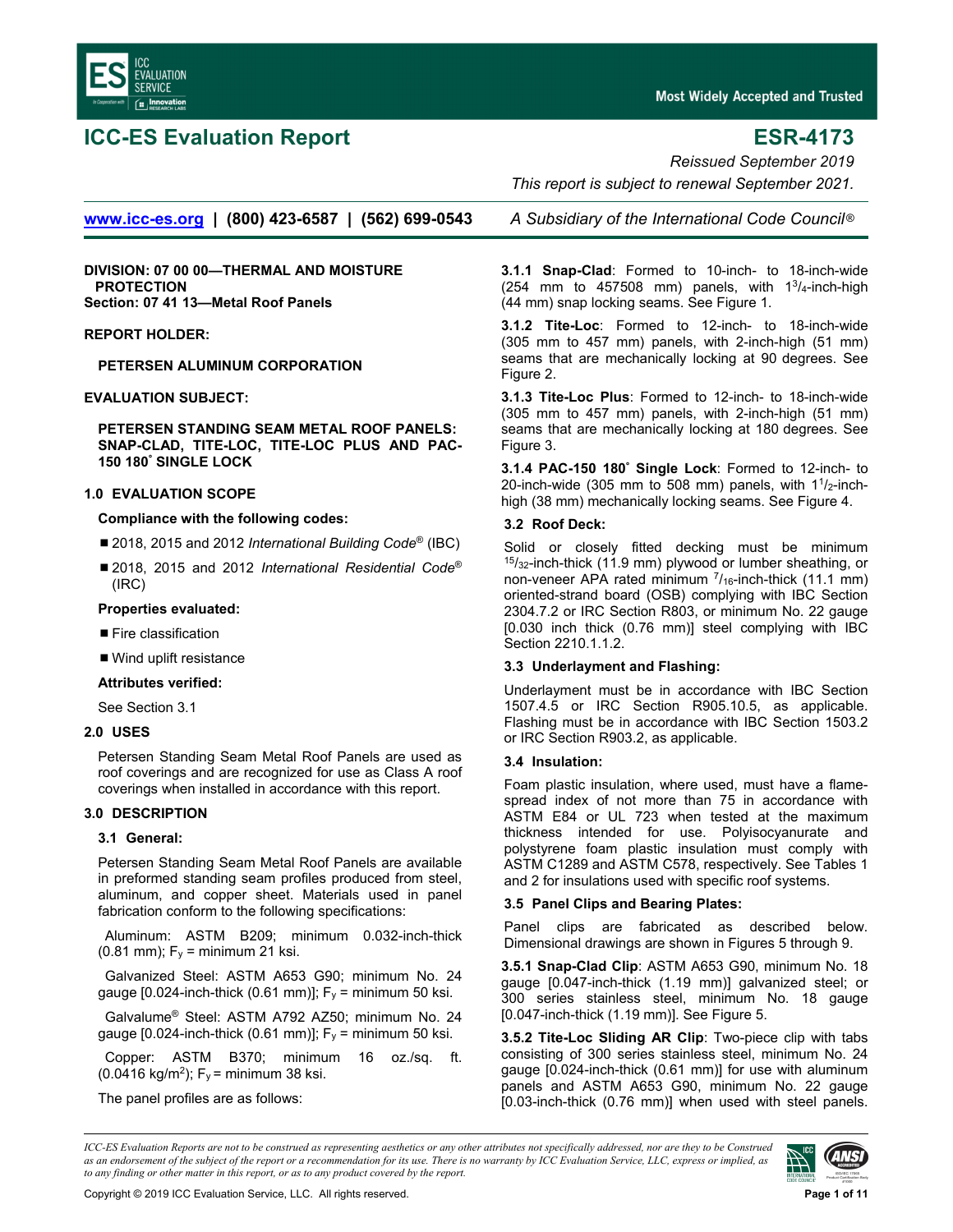The base of the clip is minimum No. 18 gauge [0.047-inchthick (1.19 mm)]. See Figure 6.

**3.5.3 Tite-Loc Plus AR Clip**: Two-piece clip with tabs consisting of 300 series stainless steel, minimum No. 24 gauge [0.024-inch-thick (0.61 mm)] for use with aluminum panels and ASTM A653 G90, minimum No. 22 gauge [0.03-inch-thick (0.76 mm)] when used with steel panels. The base of the clip is minimum No. 18 gauge [0.047-inchthick (1.19 mm)]. See Figure 7.

**3.5.4 PAC-150 Clip**: Two-piece clip with tabs consisting of 300 series stainless steel, minimum No. 24 gauge [0.024-inch-thick (0.61 mm)] for use with aluminum panels and ASTM A653 G90, minimum No. 22 gauge [0.03-inchthick (0.76 mm)] when used with steel panels. The base of the clip is minimum No. 16 gauge [0.03-inch-thick (0.76 mm)]. See Figure 8.

**3.5.5 Bearing Plate**: ASTM A653 G90 or 300 series stainless steel plates with a thickness of No. 20 gauge [0.036-inch-thick (0.91 mm)] or No. 16 gauge [0.054-inchthick (1.37 mm)] metal and can be used with any of the roof panel clips described in Section 3.5 of this report. See Figure 9.

#### **3.6 Fasteners**:

Fasteners required for the attachment of metal roof panels, panel clips and bearing plates must be corrosionresistant and be as specified in the wind resistance table (Table 2) for the specific assemblies.

#### **4.0 DESIGN AND INSTALLATION:**

#### **4.1 General**:

Installation of the Petersen standing seam metal roof panels must be in accordance with this report, IBC Section 1507.4 or IRC Section R905.10, as applicable, and the report holder's published installation instructions. The report holder's installation instructions must be available on the jobsite at all times during installation.

The roof panels must be installed on solid or closely fitted decking or steel decking, as specified in Section 3.2 having a minimum roof slope in accordance with Table 3. Penetrations and terminations of the panels must be flashed and made weathertight in accordance with the report holder's published installation instructions and IBC Section 1503.2 or IRC Section R903.2, as applicable.

#### **4.2 Fire Classification:**

The steel, copper, and aluminum roof panels are components of roof assemblies classified as Class A roof assemblies in accordance with ASTM E108 or UL 790 when installed as specified in Table 1.

Under the IBC and IRC, copper and steel roof panels are considered Class A roof coverings, when installed, without insulation, as described in Section 4.1 of this report on steel roof decks in accordance with Exception 2 to IBC Section 1505.2 and Exception 2 to IRC Section R902.1.

#### **4.3 Wind Uplift Resistance**:

The allowable wind uplift pressures for Petersen Standing Seam Metal Roof Panels are specified in Table 2.

#### **5.0 CONDITIONS OF USE**

The Petersen Standing Seam Metal Roof Panels described in this report comply with, or are suitable alternatives to what is specified in, those codes listed in Section 1.0 of this report, subject to the following conditions:

- **5.1** Installation must comply with the applicable code, this report and the report holder's published installation instructions. In the event of conflicts between this report and the report holder's instructions, this report governs.
- **5.2** The metal panels must be installed only by applicators approved by Petersen Aluminum Corporation.
- **5.3** Foam plastic insulation must be separated from the interior of the building by an approved thermal barrier in accordance with IBC Section 2603.4.1.5 or IRC Section R316.4.5.2, as applicable.
- **5.4** Foam plastic insulation, where used, must bear the label of an approved agency indicating that the foam plastic has a flame-spread index of not more than 75 when tested at the maximum thickness intended for use in accordance with ASTM E84 or UL 723, subject to the approval of the code official.
- **5.5** Above-deck thermal insulation must comply with the applicable standard specified in IBC Table 1508.2 or IRC Table R906.2, as applicable.
- **5.6** Design wind uplift pressure on any roof area, including edge and corner zones, must not exceed the allowable wind pressure for the system. Refer to the allowable wind uplift pressure for the metal panels as specified in Table 2.
- **5.7** The allowable wind uplift pressures specified in Table 2 are for the roof covering only. The deck and framing to which the roof covering is attached must be designed for the applicable components and cladding wind loads in accordance with the IBC or IRC, as applicable.
- **5.8** Calculations demonstrating that the required wind resistance is less than the allowable wind resistance must be submitted to the code official.
- **5.9** The panels are manufactured in Phoenix, Arizona, under a quality control program with inspections by ICC-ES.

#### **6.0 EVIDENCE SUBMITTED**

Data in accordance with the ICC-ES Acceptance Criteria for Metal Roof Coverings (AC166), dated October 2012 (editorially revised January 2018).

#### **7.0 IDENTIFICATION**

- **7.1** The panels are identified with a label bearing the report holder's name (Petersen Aluminum Corporation), the product name, the material type, and the evaluation report number (ESR-4173).
- **7.2** The report holder's contact information is the following:

**PETERSEN ALUMINUM CORPORATION 1005 TONNE ROAD ELK GROVE VILLAGE, ILLINOIS 60007 (847) 956-7968 www.pac-clad.com**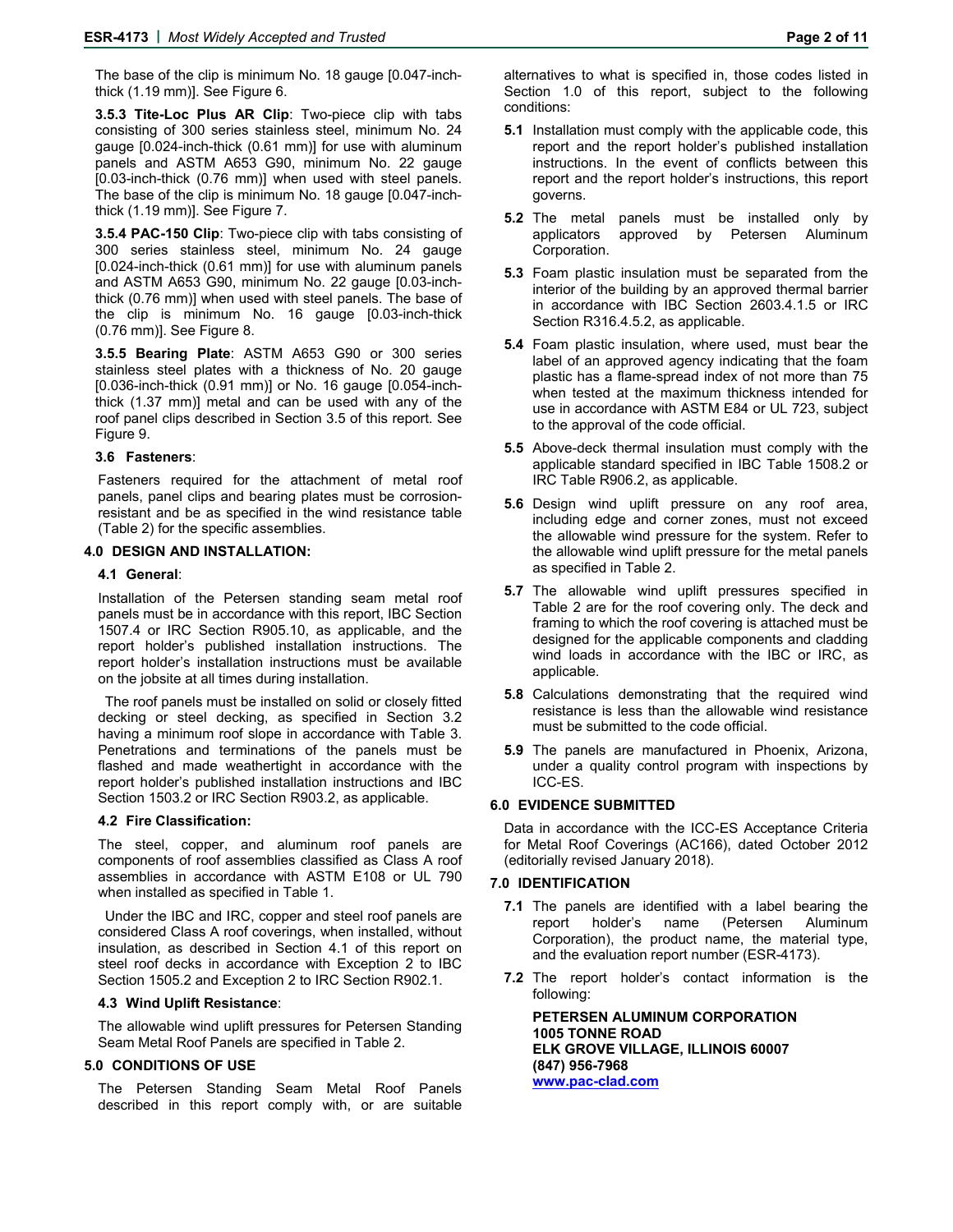| Georgia-Pacific DensDeck® Roofboard or United States<br>Gypsum Corp. SECUROCK Glass-Matt Roof Board (Type<br><b>Barrier Board:</b><br>SGMRX, $\frac{1}{4}$ in. thick min.<br>Any UL Classified Type G1, G2 or G3 base/ply sheet,<br>$\mathbf{1}$<br>$\overline{A}$<br>Type 15, 20 or 30 felt or equivalent asphalt-based,<br>Noncombustible<br>Unlimited<br><b>Ply Sheet (Optional):</b><br>mechanically attached UL Classified Prepared Roofing<br>Accessory.<br>Steel or Aluminum Snap-Clad, Tite-Loc, Tite-Loc Plus and<br>Panel:<br>PAC-150 180° Single Lock, mechanically fastened.<br>Min. $\frac{5}{8}$ -inch thick plywood.<br><b>Barrier Board:</b><br>Any UL Classified Type G1, G2 or G3 base/ply sheet,<br>Type 15, 20 or 30 felt or equivalent asphalt-based,<br>$\overline{c}$<br><b>Ply Sheet (Optional):</b><br>A<br>Noncombustible<br>Unlimited<br>mechanically attached UL Classified Prepared Roofing<br>Accessory.<br>Steel Snap-Clad, Tite-Loc, Tite-Loc Plus and PAC-150 180°<br>Panel:<br>Single Lock, mechanically fastened.<br>Min. $\frac{7}{16}$ -inch oriented strand board or min. $\frac{5}{8}$ -inch plywood<br>over min. 1-inch-thick polyisocyanurate insulation board or<br><b>Barrier Board:</b><br>min. 1-inch-thick Polyisocyanurate composite board.<br>Any UL Classified Type G1, G2 or G3 base/ply sheet,<br>3<br>Type 15, 20 or 30 felt or equivalent asphalt-based,<br>Α<br>Noncombustible<br>Unlimited<br><b>Ply Sheet (Optional):</b><br>mechanically attached UL Classified Prepared Roofing<br>Accessory.<br>Steel or Aluminum Snap-Clad, Tite-Loc, Tite-Loc Plus and<br>Panel:<br>PAC-150 180° Single Lock, mechanically fastened.<br>Polyisocyanurate, glass fiber, perlite or wood fiber, minimum<br>Insulation:<br>1-inch-thick.<br>Any UL Classified Type G1, G2 or G3 base/ply sheet,<br>Type 15, 20 or 30 felt or equivalent asphalt-based,<br>4<br>A<br>Noncombustible<br>Unlimited<br><b>Ply Sheet (Optional):</b><br>mechanically attached UL Classified Prepared Roofing<br>Accessory.<br>Steel or Aluminum Snap-Clad, Tite-Loc, Tite-Loc Plus and<br>Panel:<br>PAC-150 180° Single Lock, mechanically fastened.<br>Metal purlins<br>Framing:<br>5<br>A<br>Unlimited<br>Noncombustible<br>Steel Snap-Clad, Tite-Loc, Tite-Loc Plus and PAC-150 180°<br>Panel:<br>Single Lock, mechanically fastened.<br>Georgia-Pacific DensDeck <sup>®</sup> Roofboard <sup>4</sup> or United States<br>Gypsum Corp. SECUROCK Glass-Matt Roof Board (Type<br>SGMRX)G-P Products "DensDeck <sup>®</sup> ", <sup>1</sup> / <sub>4</sub> in. thick min. with all<br><sup>5</sup> Barrier Board:<br>joints staggered a minimum of 6 inches from the plywood<br>joints.<br>Any UL Classified Type G1, G2 or G3 base/ply sheet,<br>6<br>A<br>Combustible<br>Unlimited<br>Type 15, 20 or 30 felt or equivalent asphalt-based,<br><b>Ply Sheet (Optional):</b><br>mechanically attached UL Classified Prepared Roofing<br>Accessory.<br>Steel or Aluminum Snap-Clad, Tite-Loc, Tite-Loc Plus and<br>Panel:<br>PAC-150 180° Single Lock, mechanically fastened. | <b>SYSTEM</b><br>NO. | <b>ROOF</b><br><b>CLASS</b> | SUBSTRATE <sup>1</sup> | MAX.<br><b>ROOF</b><br><b>SLOPE</b> | ASSEMBLY DETAIL <sup>2,3,4</sup> |  |  |
|--------------------------------------------------------------------------------------------------------------------------------------------------------------------------------------------------------------------------------------------------------------------------------------------------------------------------------------------------------------------------------------------------------------------------------------------------------------------------------------------------------------------------------------------------------------------------------------------------------------------------------------------------------------------------------------------------------------------------------------------------------------------------------------------------------------------------------------------------------------------------------------------------------------------------------------------------------------------------------------------------------------------------------------------------------------------------------------------------------------------------------------------------------------------------------------------------------------------------------------------------------------------------------------------------------------------------------------------------------------------------------------------------------------------------------------------------------------------------------------------------------------------------------------------------------------------------------------------------------------------------------------------------------------------------------------------------------------------------------------------------------------------------------------------------------------------------------------------------------------------------------------------------------------------------------------------------------------------------------------------------------------------------------------------------------------------------------------------------------------------------------------------------------------------------------------------------------------------------------------------------------------------------------------------------------------------------------------------------------------------------------------------------------------------------------------------------------------------------------------------------------------------------------------------------------------------------------------------------------------------------------------------------------------------------------------------------------------------------------------------------------------------------------------------------------------------------------------------------------------------------------------------------------------------------------------------------------------------------------------------------------------------------------------------------------------------------------------------------|----------------------|-----------------------------|------------------------|-------------------------------------|----------------------------------|--|--|
|                                                                                                                                                                                                                                                                                                                                                                                                                                                                                                                                                                                                                                                                                                                                                                                                                                                                                                                                                                                                                                                                                                                                                                                                                                                                                                                                                                                                                                                                                                                                                                                                                                                                                                                                                                                                                                                                                                                                                                                                                                                                                                                                                                                                                                                                                                                                                                                                                                                                                                                                                                                                                                                                                                                                                                                                                                                                                                                                                                                                                                                                                                  |                      |                             |                        |                                     |                                  |  |  |
|                                                                                                                                                                                                                                                                                                                                                                                                                                                                                                                                                                                                                                                                                                                                                                                                                                                                                                                                                                                                                                                                                                                                                                                                                                                                                                                                                                                                                                                                                                                                                                                                                                                                                                                                                                                                                                                                                                                                                                                                                                                                                                                                                                                                                                                                                                                                                                                                                                                                                                                                                                                                                                                                                                                                                                                                                                                                                                                                                                                                                                                                                                  |                      |                             |                        |                                     |                                  |  |  |
|                                                                                                                                                                                                                                                                                                                                                                                                                                                                                                                                                                                                                                                                                                                                                                                                                                                                                                                                                                                                                                                                                                                                                                                                                                                                                                                                                                                                                                                                                                                                                                                                                                                                                                                                                                                                                                                                                                                                                                                                                                                                                                                                                                                                                                                                                                                                                                                                                                                                                                                                                                                                                                                                                                                                                                                                                                                                                                                                                                                                                                                                                                  |                      |                             |                        |                                     |                                  |  |  |
|                                                                                                                                                                                                                                                                                                                                                                                                                                                                                                                                                                                                                                                                                                                                                                                                                                                                                                                                                                                                                                                                                                                                                                                                                                                                                                                                                                                                                                                                                                                                                                                                                                                                                                                                                                                                                                                                                                                                                                                                                                                                                                                                                                                                                                                                                                                                                                                                                                                                                                                                                                                                                                                                                                                                                                                                                                                                                                                                                                                                                                                                                                  |                      |                             |                        |                                     |                                  |  |  |
|                                                                                                                                                                                                                                                                                                                                                                                                                                                                                                                                                                                                                                                                                                                                                                                                                                                                                                                                                                                                                                                                                                                                                                                                                                                                                                                                                                                                                                                                                                                                                                                                                                                                                                                                                                                                                                                                                                                                                                                                                                                                                                                                                                                                                                                                                                                                                                                                                                                                                                                                                                                                                                                                                                                                                                                                                                                                                                                                                                                                                                                                                                  |                      |                             |                        |                                     |                                  |  |  |
|                                                                                                                                                                                                                                                                                                                                                                                                                                                                                                                                                                                                                                                                                                                                                                                                                                                                                                                                                                                                                                                                                                                                                                                                                                                                                                                                                                                                                                                                                                                                                                                                                                                                                                                                                                                                                                                                                                                                                                                                                                                                                                                                                                                                                                                                                                                                                                                                                                                                                                                                                                                                                                                                                                                                                                                                                                                                                                                                                                                                                                                                                                  |                      |                             |                        |                                     |                                  |  |  |
|                                                                                                                                                                                                                                                                                                                                                                                                                                                                                                                                                                                                                                                                                                                                                                                                                                                                                                                                                                                                                                                                                                                                                                                                                                                                                                                                                                                                                                                                                                                                                                                                                                                                                                                                                                                                                                                                                                                                                                                                                                                                                                                                                                                                                                                                                                                                                                                                                                                                                                                                                                                                                                                                                                                                                                                                                                                                                                                                                                                                                                                                                                  |                      |                             |                        |                                     |                                  |  |  |
|                                                                                                                                                                                                                                                                                                                                                                                                                                                                                                                                                                                                                                                                                                                                                                                                                                                                                                                                                                                                                                                                                                                                                                                                                                                                                                                                                                                                                                                                                                                                                                                                                                                                                                                                                                                                                                                                                                                                                                                                                                                                                                                                                                                                                                                                                                                                                                                                                                                                                                                                                                                                                                                                                                                                                                                                                                                                                                                                                                                                                                                                                                  |                      |                             |                        |                                     |                                  |  |  |
|                                                                                                                                                                                                                                                                                                                                                                                                                                                                                                                                                                                                                                                                                                                                                                                                                                                                                                                                                                                                                                                                                                                                                                                                                                                                                                                                                                                                                                                                                                                                                                                                                                                                                                                                                                                                                                                                                                                                                                                                                                                                                                                                                                                                                                                                                                                                                                                                                                                                                                                                                                                                                                                                                                                                                                                                                                                                                                                                                                                                                                                                                                  |                      |                             |                        |                                     |                                  |  |  |
|                                                                                                                                                                                                                                                                                                                                                                                                                                                                                                                                                                                                                                                                                                                                                                                                                                                                                                                                                                                                                                                                                                                                                                                                                                                                                                                                                                                                                                                                                                                                                                                                                                                                                                                                                                                                                                                                                                                                                                                                                                                                                                                                                                                                                                                                                                                                                                                                                                                                                                                                                                                                                                                                                                                                                                                                                                                                                                                                                                                                                                                                                                  |                      |                             |                        |                                     |                                  |  |  |
|                                                                                                                                                                                                                                                                                                                                                                                                                                                                                                                                                                                                                                                                                                                                                                                                                                                                                                                                                                                                                                                                                                                                                                                                                                                                                                                                                                                                                                                                                                                                                                                                                                                                                                                                                                                                                                                                                                                                                                                                                                                                                                                                                                                                                                                                                                                                                                                                                                                                                                                                                                                                                                                                                                                                                                                                                                                                                                                                                                                                                                                                                                  |                      |                             |                        |                                     |                                  |  |  |
|                                                                                                                                                                                                                                                                                                                                                                                                                                                                                                                                                                                                                                                                                                                                                                                                                                                                                                                                                                                                                                                                                                                                                                                                                                                                                                                                                                                                                                                                                                                                                                                                                                                                                                                                                                                                                                                                                                                                                                                                                                                                                                                                                                                                                                                                                                                                                                                                                                                                                                                                                                                                                                                                                                                                                                                                                                                                                                                                                                                                                                                                                                  |                      |                             |                        |                                     |                                  |  |  |
|                                                                                                                                                                                                                                                                                                                                                                                                                                                                                                                                                                                                                                                                                                                                                                                                                                                                                                                                                                                                                                                                                                                                                                                                                                                                                                                                                                                                                                                                                                                                                                                                                                                                                                                                                                                                                                                                                                                                                                                                                                                                                                                                                                                                                                                                                                                                                                                                                                                                                                                                                                                                                                                                                                                                                                                                                                                                                                                                                                                                                                                                                                  |                      |                             |                        |                                     |                                  |  |  |
|                                                                                                                                                                                                                                                                                                                                                                                                                                                                                                                                                                                                                                                                                                                                                                                                                                                                                                                                                                                                                                                                                                                                                                                                                                                                                                                                                                                                                                                                                                                                                                                                                                                                                                                                                                                                                                                                                                                                                                                                                                                                                                                                                                                                                                                                                                                                                                                                                                                                                                                                                                                                                                                                                                                                                                                                                                                                                                                                                                                                                                                                                                  |                      |                             |                        |                                     |                                  |  |  |
|                                                                                                                                                                                                                                                                                                                                                                                                                                                                                                                                                                                                                                                                                                                                                                                                                                                                                                                                                                                                                                                                                                                                                                                                                                                                                                                                                                                                                                                                                                                                                                                                                                                                                                                                                                                                                                                                                                                                                                                                                                                                                                                                                                                                                                                                                                                                                                                                                                                                                                                                                                                                                                                                                                                                                                                                                                                                                                                                                                                                                                                                                                  |                      |                             |                        |                                     |                                  |  |  |
|                                                                                                                                                                                                                                                                                                                                                                                                                                                                                                                                                                                                                                                                                                                                                                                                                                                                                                                                                                                                                                                                                                                                                                                                                                                                                                                                                                                                                                                                                                                                                                                                                                                                                                                                                                                                                                                                                                                                                                                                                                                                                                                                                                                                                                                                                                                                                                                                                                                                                                                                                                                                                                                                                                                                                                                                                                                                                                                                                                                                                                                                                                  |                      |                             |                        |                                     |                                  |  |  |
|                                                                                                                                                                                                                                                                                                                                                                                                                                                                                                                                                                                                                                                                                                                                                                                                                                                                                                                                                                                                                                                                                                                                                                                                                                                                                                                                                                                                                                                                                                                                                                                                                                                                                                                                                                                                                                                                                                                                                                                                                                                                                                                                                                                                                                                                                                                                                                                                                                                                                                                                                                                                                                                                                                                                                                                                                                                                                                                                                                                                                                                                                                  |                      |                             |                        |                                     |                                  |  |  |

#### **TABLE 1—FIRE CLASSIFICATION ASSEMBLIES**

For **SI:** 1 inch = 25.4 mm.

<sup>1</sup>Wood deck must be a minimum of <sup>15</sup>/<sub>32</sub>-inch-thick (11.9 mm) plywood or non-veneer APA-rated <sup>7</sup>/<sub>16</sub>-inch-thick (11.1 mm) oriented-strand board

(OSB). Steel deck must be a minimum of No. 22 gauge galvanized steel [0.030 inch (0.76 mm)].<br><sup>2</sup>All foam plastic insulation must be UL-classified foam plastic for roofing systems, and must be limited to the minimum thickn maximum thickness for which the flame spread index (in accordance with ASTM E84 or UL 723) is 75 or less. Polyisocyanurate foam plastic insulation must comply with ASTM C1289 and wood fiber board must comply with ASTM C208. 3

<sup>3</sup>Barrier or cover boards, ply sheets, underlayments, and panels must be UL-classified for roofing systems.

<sup>4</sup>The optional ply sheet may be any roofing underlayment recognized for use with classified roof coverings in a current ICC-ES evaluation report as complying with the ICC-ES Acceptance Criteria for Roof Underlayments (AC188).

For System No. 6, one or more layers of GAF "VersaShield® Fire Resistant Roof Deck Protection" or "VersaShield™ Underlayment" (ESR-2053), mechanically attached or loose laid, may be used in lieu of barrier board when installed directly underneath the metal panels.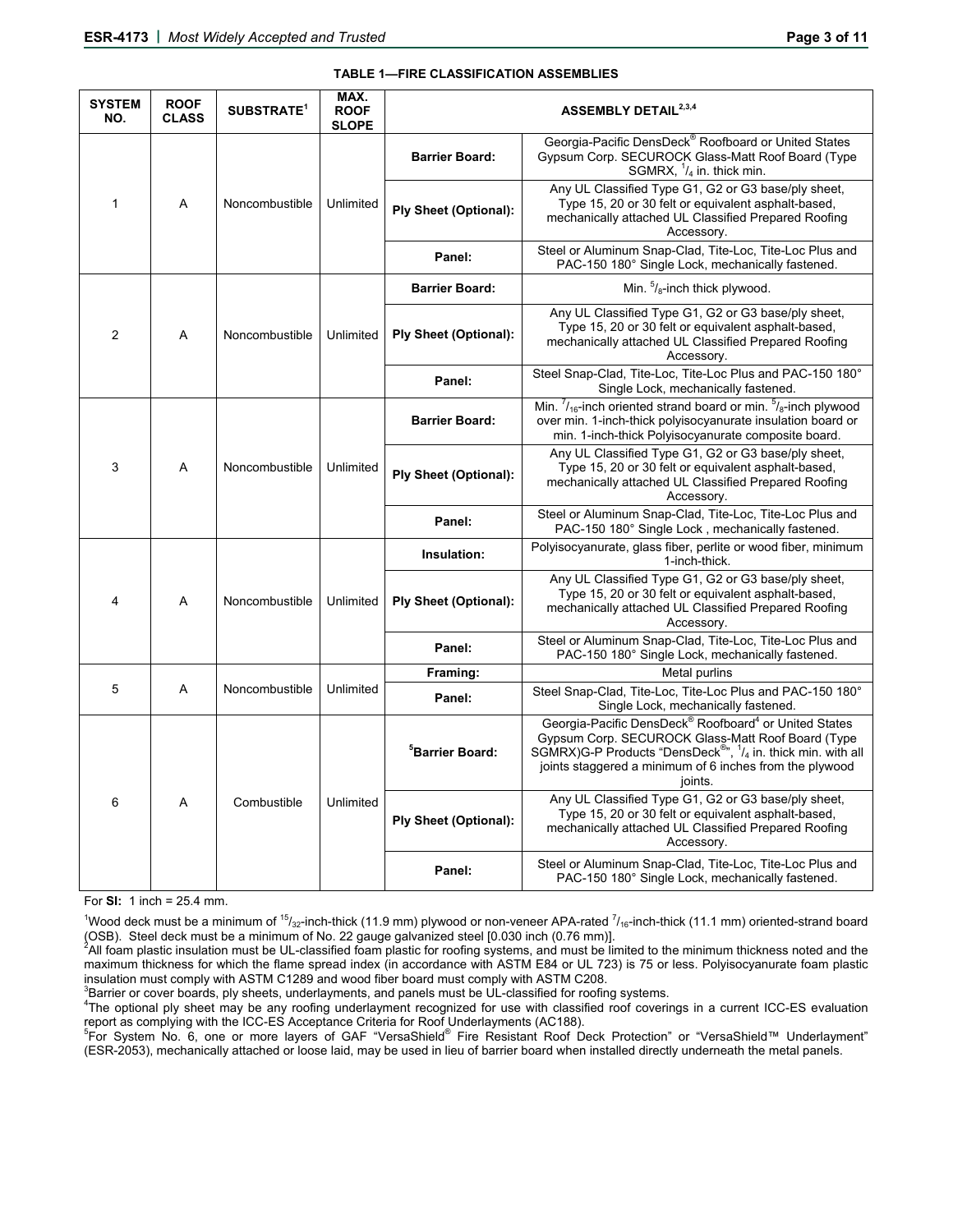| <b>SYSTEM</b> |                                                                   |                                                                                                                                                                   | <b>BARRIER</b>                                                                                                                                                                                                                                                                                                                                         | <b>UNDER-</b><br><b>LAYMENT</b>     |                                                                                      | <b>ALLOWABLE</b>                                                                                                                                                             |                                           |
|---------------|-------------------------------------------------------------------|-------------------------------------------------------------------------------------------------------------------------------------------------------------------|--------------------------------------------------------------------------------------------------------------------------------------------------------------------------------------------------------------------------------------------------------------------------------------------------------------------------------------------------------|-------------------------------------|--------------------------------------------------------------------------------------|------------------------------------------------------------------------------------------------------------------------------------------------------------------------------|-------------------------------------------|
| NO.           | $DECK^1$                                                          | <b>INSULATION</b> <sup>2,3</sup>                                                                                                                                  | <b>OR COVER</b><br>BOARD <sup>6,8</sup>                                                                                                                                                                                                                                                                                                                |                                     | <b>TYPE</b>                                                                          | ATTACHMENT <sup>3, 4, 5</sup>                                                                                                                                                | <b>UPLIFT</b><br><b>PRESSURE</b><br>(psf) |
| $W-1$         | $^{19}/_{32}$ -inch<br>Plywood or<br>$5/8$ -inch OSB <sup>9</sup> | N/A                                                                                                                                                               | N/A                                                                                                                                                                                                                                                                                                                                                    | See<br>Section<br>3.3               | Min. 0.032"<br>aluminum Tite-<br>Loc (max. 18-<br>inch wide)                         | Tite-Loc Sliding Clip at<br>30 inches o.c. attached<br>with two #10-12 x 1-inch<br>Pancake Head screws                                                                       | 127                                       |
| $W-2$         | $^{19}/_{32}$ -inch<br>Plywood or<br>$5/8$ -inch OSB <sup>9</sup> | N/A                                                                                                                                                               | N/A                                                                                                                                                                                                                                                                                                                                                    | See<br>Section<br>3.3               | Min. No. 24<br>gauge steel Tite-<br>Loc (max. 18-<br>inch wide)                      | Tite-Loc Sliding Clip at<br>48 inches o.c. for<br>plywood or at 30 inches<br>o.c. for OSB attached<br>with two #14 x $1^7/4$ -inch<br>Pancake Head screws                    | 37                                        |
| $W-3$         | $19/32$ -inch<br>Plywood <sup>9</sup>                             | N/A                                                                                                                                                               | N/A                                                                                                                                                                                                                                                                                                                                                    | See<br>Section<br>3.3               | Min. $16^{oz}/sf$<br>eighth-hard<br>copper Snap-<br>Clad (max. 16-<br>inch wide)     | Stainless steel Snap-<br>Clad Clip at 24 inches<br>o.c. with two #10-16 x 1-<br>inch stainless steel<br>pancake Head screws                                                  | 45                                        |
| $W-4$         | $5/8$ -inch<br>Plywood <sup>9</sup>                               | N/A                                                                                                                                                               | N/A                                                                                                                                                                                                                                                                                                                                                    | See<br>Section<br>3.3               | Min. 0.032"<br>aluminum PAC-<br>150 180 Single<br>Lock (max. 20-<br>inch wide)       | PAC-150 Clip at 36<br>inches o.c. with two $\frac{1}{4}$ -<br>13 x $1^5$ / <sub>8</sub> -inch screws                                                                         | 45                                        |
| $W-5$         | $\frac{5}{8}$ -inch<br>Plywood <sup>9</sup>                       | N/A                                                                                                                                                               | N/A                                                                                                                                                                                                                                                                                                                                                    | See<br>Section<br>3.3               | Min. No. 24<br>gauge steel<br>PAC-150 180°<br>Single Lock<br>(max. 16-inch<br>wide)  | PAC-150 Clip at 36<br>inches o.c. with two $\frac{1}{4}$ -<br>13 x $15/8$ -inch screws                                                                                       | 45                                        |
| $W-6$         | $19/32$ -inch<br>Plywood <sup>10</sup>                            | (Optional) Any<br>rigid insulation,<br>$1\frac{1}{2}$ -inch max.<br>thickness, with a<br>minimum 25 psi<br>compressive<br>strength or<br>minimum 2 PCF<br>density | N/A                                                                                                                                                                                                                                                                                                                                                    | See<br>Section<br>3.3               | Min. No. 24<br>gauge steel<br>Snap-Clad (max.<br>18-inch wide)                       | Snap-Clad Clip at 36<br>inches o.c. with two 10-<br>12 x 1-inch Pancake<br>Head screws or No. 12<br>Dekfast fastener when<br>rigid insulation and<br>bearing plates are used | 45                                        |
| $W - 7$       | $19/32$ -inch<br>Plywood <sup>9</sup>                             | N/A                                                                                                                                                               | N/A                                                                                                                                                                                                                                                                                                                                                    | See<br>Section<br>3.3               | Min. 0.032-inch<br>aluminum Tite-<br>Loc or Tite-Loc<br>Plus (max. 18-<br>inch wide) | Tite-Loc Plus AR or Tite-<br>Loc AR Sliding Clip at 30<br>inches o.c. with two 10-<br>12 x 1-inch Pancake<br>Head screws                                                     | 45                                        |
| $W-8$         | Min. $^{15}/_{32}$ -<br>inch<br>Plywood <sup>10</sup>             | (Optional)<br>Foamed plastic<br>insulation, max.<br>10-inch-thick                                                                                                 | (Optional<br>Cover Board)<br>Min. $1/2$ -inch-<br>thick<br>plywood, $\frac{7}{16}$ -<br>inch thick<br>OSB, $\frac{1}{2}$ -inch<br>gypsum<br>board, $\frac{1}{2}$ -<br>inch wood<br>fiberboard,<br>$1/4$ -inch G-P<br>Gypsum<br>DensDeck,<br>$1/4$ -inch USG<br>"SECUROCK<br>Glass Mat<br>Board" or $\frac{1}{4}$ -<br>inch<br>"SECUROCK<br>Roof Board" | (Optional)<br>See<br>Section<br>3.3 | Min. 0.032<br>aluminum Snap-<br>Clad (max. 16-<br>inch wide)                         | Snap-Clad Clip at 18<br>inches o.c. with two 10-<br>12 x 1-inch Pancake<br>Head screws                                                                                       | 45                                        |
| $W-9$         | $\frac{5}{8}$ -inch<br>Plywood or<br>$OSB$ <sup>10</sup>          | None                                                                                                                                                              | None                                                                                                                                                                                                                                                                                                                                                   | None                                | Min. 24 gauge<br>steel Tite-Loc or<br>Tite-Loc Plus<br>(max. 16-inches<br>wide)      | Tite-Loc AR Sliding Clip<br>or Tite-Loc Plus AR<br>Sliding Clip at 60 inches<br>o.c. with two 10 x 1-inch<br>Pancake Head wood<br>screws                                     | 45                                        |

#### **TABLE 2—WIND RESISTANCE ASSEMBLIES**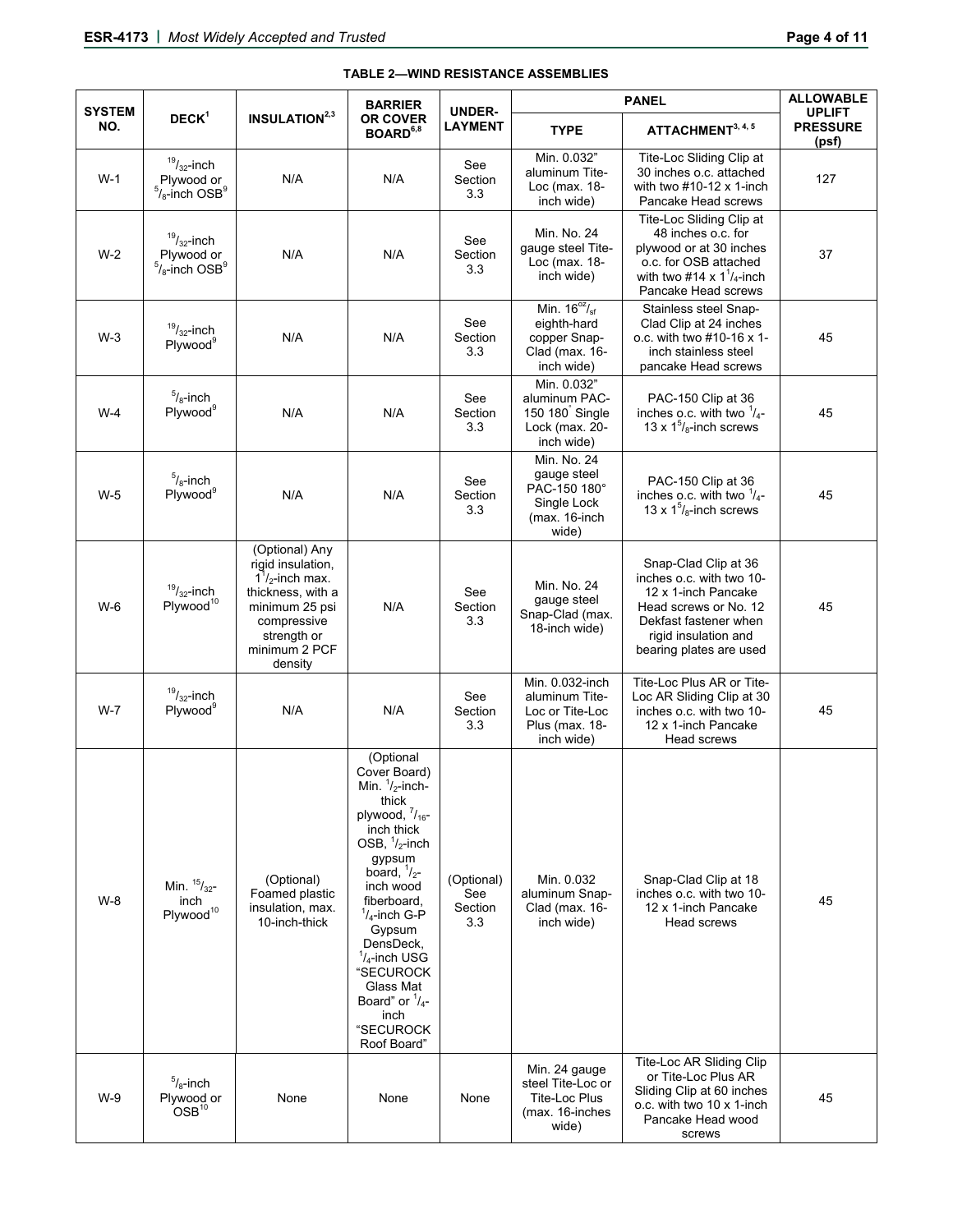| <b>SYSTEM</b> | $DECK^1$                                                                                                                                            | <b>INSULATION</b> <sup>2,3</sup>                                                                                                                                      | <b>BARRIER</b><br><b>OR COVER</b><br>BOARD <sup>6,8</sup>        | <b>UNDER-</b><br><b>LAYMENT</b> |                                                                                        | <b>ALLOWABLE</b>                                                                                                                                        |                                           |
|---------------|-----------------------------------------------------------------------------------------------------------------------------------------------------|-----------------------------------------------------------------------------------------------------------------------------------------------------------------------|------------------------------------------------------------------|---------------------------------|----------------------------------------------------------------------------------------|---------------------------------------------------------------------------------------------------------------------------------------------------------|-------------------------------------------|
| NO.           |                                                                                                                                                     |                                                                                                                                                                       |                                                                  |                                 | <b>TYPE</b>                                                                            | ATTACHMENT <sup>3, 4, 5</sup>                                                                                                                           | <b>UPLIFT</b><br><b>PRESSURE</b><br>(psf) |
| $W-10$        | Min. $11/2$ -<br>inch thick<br>closely<br>spaced<br>wood<br>decking                                                                                 | (Optional)<br>Foamed plastic<br>insulation, min.<br>1-inch thick and<br>min. 2 pcf<br>density                                                                         | None                                                             | None                            | Min. 24 gauge<br>steel Tite-Loc or<br>Tite-Loc Plus<br>(max. 16-inches<br>wide)        | Tite-Loc AR Sliding Clip<br>or Tite-Loc Plus AR<br>Sliding Clip at 24 inches<br>o.c. with two 10 x 1-inch<br>Pancake Head wood<br>screws                | 45                                        |
| $W-11$        | $19/32$ -inch<br>Plywood or<br>$\frac{5}{8}$ -OSB <sup>8</sup>                                                                                      | None                                                                                                                                                                  | None                                                             | None                            | Min. 24 gauge<br>steel Tite-Loc or<br><b>Tite-Loc Plus</b><br>(max. 18-inches<br>wide) | Tite-Loc AR Sliding Clip<br>or Tite-Loc Plus AR<br>Sliding Clip at 48 inches<br>o.c. with two No. $14^{1}/_{4}$ x<br>1-inch Pancake Head<br>wood screws | 45                                        |
| $CF-1$        | Min. 5-inch<br>thick cement<br>fiber board<br>with foamed<br>plastic core<br>with a $\frac{7}{16}$ -<br>inch OSB<br>facing <sup>10</sup>            | None                                                                                                                                                                  | None                                                             | None                            | Min. 24 gauge<br>steel Tite-Loc or<br><b>Tite-Loc Plus</b><br>(max. 16-inches<br>wide) | Tite-Loc AR Sliding Clip<br>or Tite-Loc Plus AR<br>Sliding Clip at 24 inches<br>o.c. with two No. $14^{1}/_{4} x$<br>$1^7/4$ -inch screws               | 45                                        |
| $CF-2$        | Min. 5-inch<br>thick cement<br>fiber board<br>with foamed<br>plastic core<br>with a $\frac{7}{16}$ -<br>inch OSB<br>$\mathsf{facing}^{\mathsf{10}}$ | 1-inch min. to<br>$31/2$ -inch max.,<br>2.0 PCF<br>polyisocyanurate<br>foamed plastic<br>with a factory<br>laminated $\frac{7}{16}$ -<br>inch-thick OSB               | (Optional)<br>max.<br>$5/8$ -inch-thick<br>gypsum<br>cover board | Section<br>3.3                  | Min. 0.032<br>aluminum Snap-<br>Clad (max. 16-<br>inches wide)                         | Snap-Clad Clip at 18<br>inches o.c. with two No.<br>10-12 x 1-inch Pancake<br>Head screws                                                               | 45                                        |
| CF-3          | Min. 5-inch<br>thick cement<br>fiber board<br>with foamed<br>plastic core<br>with a $\frac{7}{16}$ -<br>inch OSB<br>facing <sup>10</sup>            | 1-inch min. $(3^{1}/_{2}$ -<br>inch max.) $2.0$<br><b>PCF</b><br>polyisocyanurate<br>foamed plastic<br>with a factory<br>laminated $\frac{7}{16}$ -<br>inch-thick OSB | (Optional)<br>max.<br>$5/8$ -inch-thick<br>gypsum<br>cover board | Section<br>3.3                  | Min. 24 gauge<br>steel Snap-Clad<br>(max. 18-inch<br>wide)                             | Snap-Clad Clip at 36<br>inches o.c. with two No.<br>10-12 x 1-inch Pancake<br>Head screws                                                               | 45                                        |
| $S-1$         | <b>Steel Framing</b><br>(Min. 0.056-<br>inch<br>thickness) at<br>max. 48<br>inches o.c.                                                             | None                                                                                                                                                                  | N/A                                                              | N/A                             | Min. 24 gauge<br>steel Snap-Clad<br>(max. 12-inches<br>wide)                           | Snap-Clad Clip at 48<br>inches o.c. with two No. 10-<br>16 x 1-inch self-drilling,<br>self-tapping Pancake Head<br>screws                               | 45                                        |
| $S-2$         | <b>Steel Framing</b><br>(Min. 0.056-<br>inch<br>thickness) at<br>max. 60<br>inches o.c.                                                             | None                                                                                                                                                                  | N/A                                                              | N/A                             | Min. 22 gauge<br>steel Snap-Clad<br>(max. 12-inches<br>wide)                           | Snap-Clad Clip at 60 inches<br>o.c. with two No. 10-16 x 1-<br>inch self-drilling, self-tapping<br>Pancake Head screws                                  | 45                                        |
| $S-3$         | <b>Steel Framing</b><br>(Min. 0.056-<br>inch<br>thickness) at<br>max. 48<br>inches o.c.                                                             | None                                                                                                                                                                  | N/A                                                              | N/A                             | Min. 24 gauge<br>steel Snap-Clad<br>(max. 18-inches<br>wide)                           | Snap-Clad Clip at 48 inches<br>o.c. with two No. 14-13<br>Pancake Head screws<br>(length to penetrate steel<br>framing min. $\frac{5}{8}$ -inch)        | 45                                        |
| $S-4$         | <b>Steel Framing</b><br>(Min. 0.056-<br>inch<br>thickness) at<br>max. 60<br>inches o.c.                                                             | None                                                                                                                                                                  | N/A                                                              | N/A                             | Min. 24 gauge<br>steel Snap-Clad<br>(max. 18-inches<br>wide)                           | Snap-Clad Clip at 60 inches<br>o.c. with two No. 10-16 x 1-<br>inch self-drilling, self-tapping<br>Pancake Head screws                                  | 30                                        |
| $S-5$         | <b>Steel Framing</b><br>(Min. 0.054-<br>inch<br>thickness) at<br>max. 36<br>inches o.c.                                                             | None                                                                                                                                                                  | N/A                                                              | N/A                             | Min. 0.032<br>aluminum Snap-<br>Clad (max. $10^{1}/_{2}$ -<br>inches wide)             | Snap-Clad Clip at 36 inches<br>o.c. with two No. 10-16 x 1-<br>inch self-drilling, self-tapping<br>Pancake Head screws                                  | 45                                        |

# **TABLE 2—WIND RESISTANCE ASSEMBLIES (Continued)**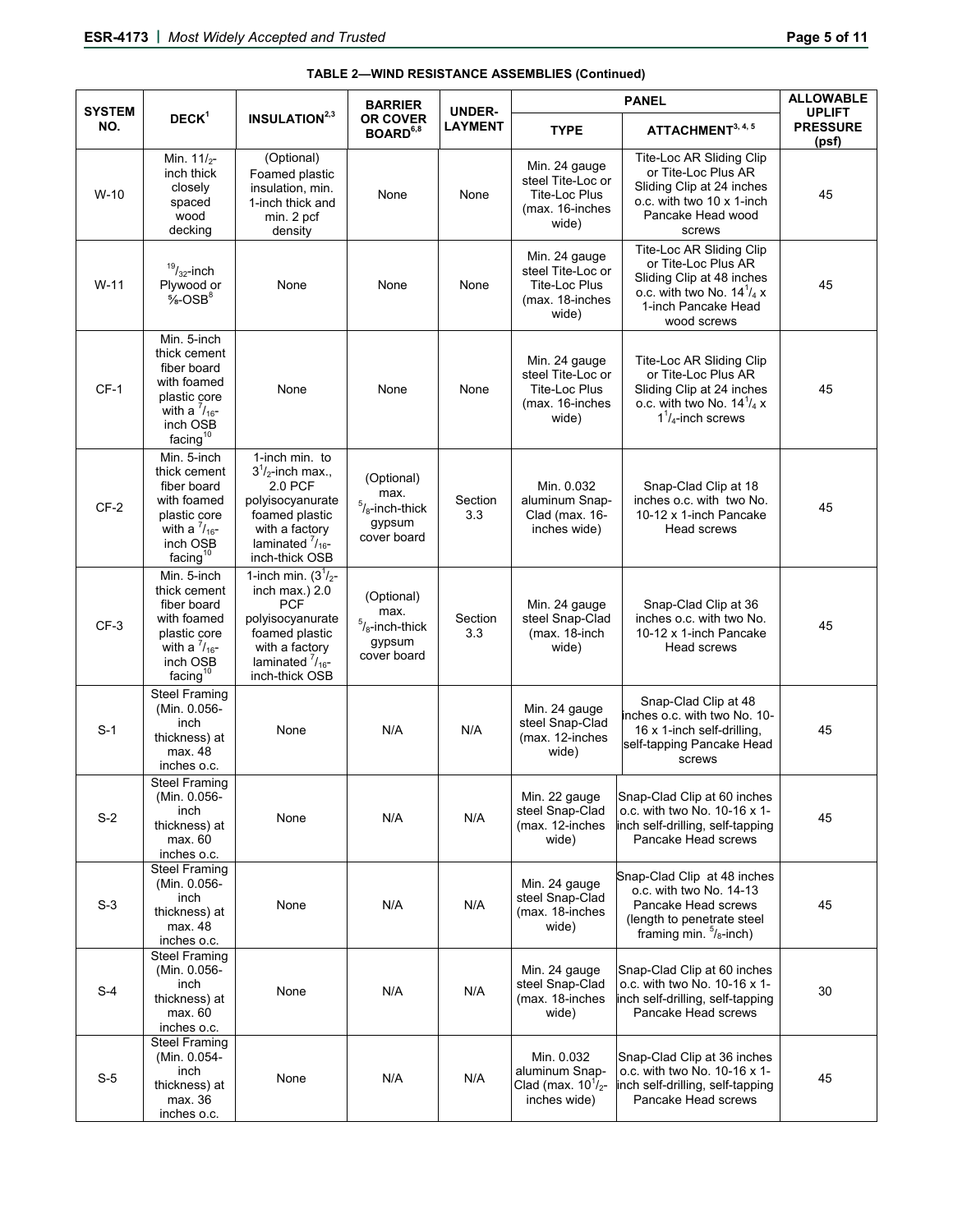|                       |                                                                                         |                                                                                                                                                                 | <b>BARRIER</b>                                                                                                                                 |                                 |                                                                                        | <b>ALLOWABLE</b>                                                                                                                                                                                           |                                           |
|-----------------------|-----------------------------------------------------------------------------------------|-----------------------------------------------------------------------------------------------------------------------------------------------------------------|------------------------------------------------------------------------------------------------------------------------------------------------|---------------------------------|----------------------------------------------------------------------------------------|------------------------------------------------------------------------------------------------------------------------------------------------------------------------------------------------------------|-------------------------------------------|
| <b>SYSTE</b><br>M NO. | $DECK^1$                                                                                | <b>INSULATION</b> <sup>2,3</sup>                                                                                                                                | <b>OR COVER</b><br>BOARD <sup>6,8</sup>                                                                                                        | <b>UNDER-</b><br><b>LAYMENT</b> | <b>TYPE</b>                                                                            | ATTACHMENT <sup>3, 4, 5</sup>                                                                                                                                                                              | <b>UPLIFT</b><br><b>PRESSURE</b><br>(psf) |
| $S-6$                 | <b>Steel Framing</b><br>(Min. 0.056-<br>inch<br>thickness) at<br>max. 48<br>inches o.c. | None                                                                                                                                                            | N/A                                                                                                                                            | N/A                             | Min. 0.032<br>aluminum Snap-<br>Clad (max. $10^{1/2}$ -<br>inches wide)                | Snap-Clad Clip at 48<br>inches o.c. with two No.<br>10-16 x 1-inch self-drilling,<br>self-tapping Pancake<br>Head screws                                                                                   | 30                                        |
| $S-7$                 | Steel                                                                                   | Foamed plastic<br>Insulation (1-inch-<br>thick min., $4^1/2$ -<br>inch thick max.)<br>with a min. density<br>of 1.8 PCF                                         | N/A                                                                                                                                            | N/A                             | Min. 24 gauge<br>steel Snap-Clad<br>(max. 18-inches<br>wide)                           | Snap-Clad Clip at 48<br>inches o.c. with two No.<br>14 self-drilling screws<br>(length to penetrate steel<br>decking min. $\frac{3}{4}$ -inch)                                                             | 45                                        |
| $S-8$                 | <b>Steel</b>                                                                            | Rigid Insulation (1-<br>inch-thick min.,<br>$4^1$ / <sub>2</sub> -inch thick<br>max.) with a min.<br>density of 1.8 PCF                                         | N/A                                                                                                                                            | N/A                             | Min. 0.032<br>aluminum Snap-<br>Clad (max. 16-<br>inches wide)                         | Snap-Clad Clip at 48<br>inches o.c. with two No.<br>14 self-drilling screws<br>(length to penetrate steel<br>decking min. $\frac{3}{4}$ -inch)                                                             | 45                                        |
| $S-9$                 | Steel                                                                                   | 1-inch min. $(3^1/2 -$<br>inch max.) $2.0$<br><b>PCF</b><br>polyisocyanurate<br>foamed plastic<br>with a factory<br>laminated $\frac{7}{16}$ -inch<br>thick OSB | (Optional)<br>$5/6$ -inch thick<br>qypsum cover<br>board                                                                                       | Section 3.3                     | Min. 0.032<br>aluminum Snap-<br>Clad (max. 16-<br>inches wide)                         | Snap-Clad Clip at 18<br>inches o.c. with two No.<br>10-12 x 1-inch Pancake<br>Head screws                                                                                                                  | 45                                        |
| $S-10$                | Steel                                                                                   | 1-inch min. $(3^1/2 -$<br>inch max.) 2.0<br><b>PCF</b><br>polyisocyanurate<br>foamed plastic<br>with a factory<br>laminated $\frac{7}{16}$ -inch<br>thick OSB   | (Optional)<br>$5/8$ -inch thick<br>gypsum cover<br>board                                                                                       | Section 3.3                     | Min. 24 gauge<br>steel Snap-Clad<br>(max. 18-inch<br>wide)                             | Snap-Clad Clip at 36<br>inches o.c. with two No.<br>10-12 x 1-inch Pancake<br>Head screws                                                                                                                  | 45                                        |
| $S-11$                | Steel                                                                                   | 1-inch min. (6-inch<br>max.)<br>polyisocyanurate<br>foamed plastic<br>with a factory<br>laminated $\frac{7}{16}$ -inch<br>thick OSB                             | (Optional<br>barrier board)<br>Max. $5/6$ -inch<br>thick GP<br>DensDeck<br>Roofboard                                                           | Section 3.3                     | Min. 0.032<br>aluminum Snap-<br>Clad (max. 16-<br>inches wide)                         | Snap-Clad Clip at 18<br>inches o.c. with two No.<br>10-12 x 1-inch Pancake<br>Head screws                                                                                                                  | 45                                        |
| $S-12$                | Steel                                                                                   | 1-inch min. (6-inch<br>max.)<br>polyisocyanurate<br>foamed plastic<br>with a factory<br>laminated $\frac{7}{16}$ -inch<br>thick OSB                             | (Optional<br>barrier board)<br>Max. $5/6$ -inch<br>thick GP<br>DensDeck<br>Roofboard                                                           | Section 3.3                     | Min. 24 gauge<br>steel Snap-Clad<br>(max. 18-inches<br>wide)                           | Snap-Clad Clip at 36<br>inches o.c. with two No.<br>10-12 x 1-inch Pancake<br>Head screws                                                                                                                  | 45                                        |
| $S-13$                | <b>Steel Framing</b><br>(Min. 0.056-<br>inch<br>thickness) at<br>max. 60<br>inches o.c. | (Optional)<br>Max. 6-inch<br>fiberglass blanket<br>insulation                                                                                                   | N/A                                                                                                                                            | N/A                             | Min. 24 gauge<br>steel Tite-Loc or<br><b>Tite-Loc Plus</b><br>(max. 16-inches<br>wide) | Tite-Loc AR Sliding Clip or<br>Tite-Loc Plus AR Sliding<br>Clip at each purlin with<br>two No. $12-14 \times 1$ -inch or<br>$\frac{1}{4}$ -14 x 1-inch self-drilling<br>screw                              | 45                                        |
| $S-14$                | <b>Steel Framing</b><br>(Min. 0.056-<br>inch<br>thickness) at<br>max. 60<br>inches o.c. | Foamed plastic<br>Insulation (1-inch-<br>thick min., 3-inch<br>thick max.)                                                                                      | N/A                                                                                                                                            | N/A                             | Min. 24 gauge<br>steel Tite-Loc or<br>Tite-Loc Plus<br>(max. 16-inches<br>wide)        | Tite-Loc AR Sliding Clip or<br><b>Tite-Loc Plus AR Sliding</b><br>Clip at each purlin with<br>two No. $12-14 \times 1$ -inch or<br>$\frac{1}{4}$ -14 x 1-inch self-drilling<br>screw                       | 45                                        |
| $S-15$                | Steel                                                                                   | (Optional)<br>Foamed plastic<br>Insulation, min. 1-<br>inch thick with a<br>min. compressive<br>strength of 25 psi<br>or density of 2.0<br>pcf                  | (Optional)<br>$\frac{3}{8}$ -inch thick<br>OSB roof<br>cover board<br>and/or $\frac{5}{8}$ -inch<br>thick gypsum<br>barrier board <sup>8</sup> | N/A                             | Min. 24 gauge<br>steel Tite-Loc or<br><b>Tite-Loc Plus</b><br>(max. 16-inches<br>wide) | Tite-Loc AR Sliding Clip or<br>Tite-Loc Plus AR Sliding<br>Clip at 48 inches o.c. with<br>two No. 12-14 x 1-inch<br>self-drilling screw (length<br>to penetrate steel decking<br>min. $\frac{1}{2}$ -inch) | 45                                        |

# **TABLE 2—WIND RESISTANCE ASSEMBLIES (Continued)**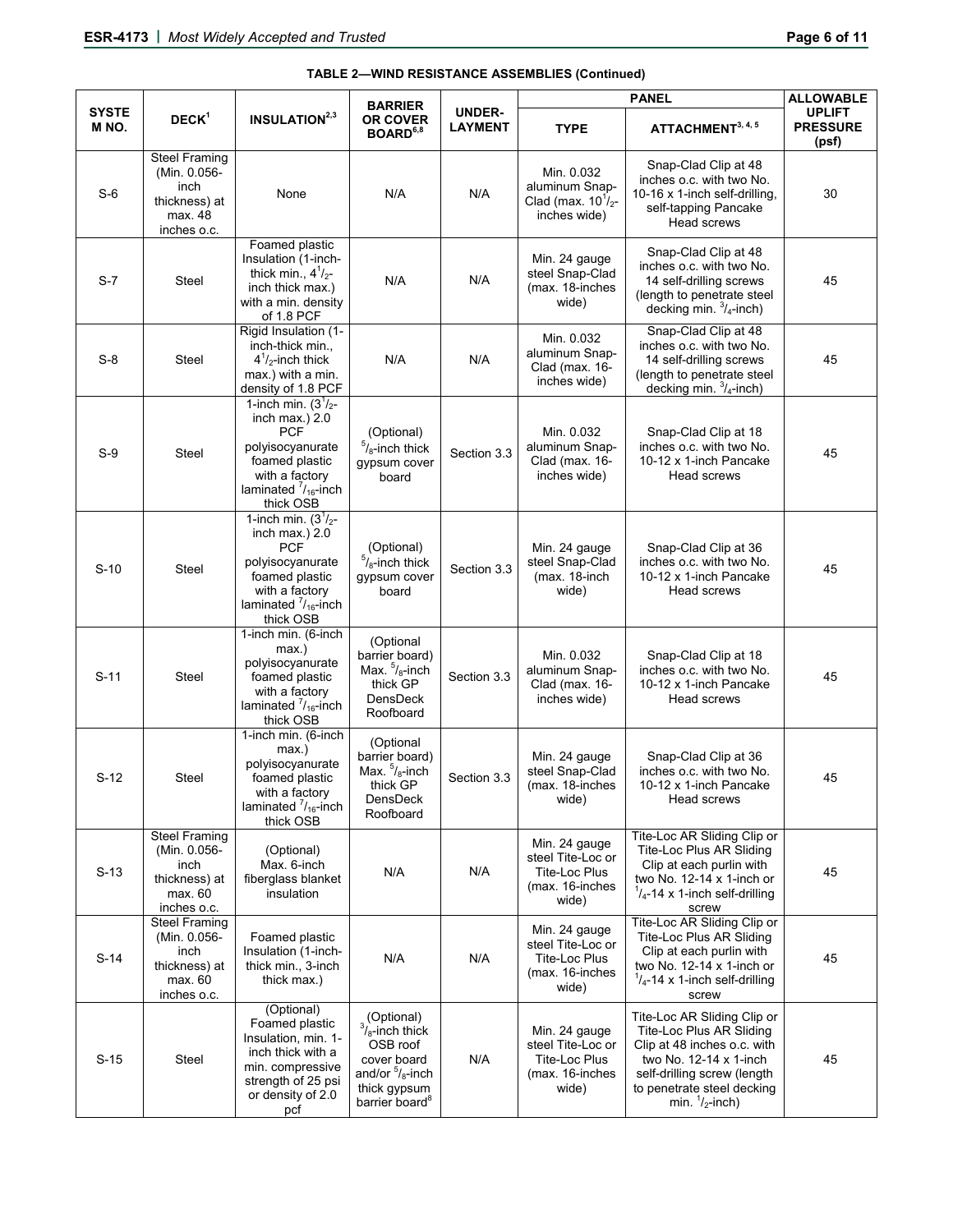| <b>SYSTEM</b> | $DECK^1$                                                                           | <b>INSULATION</b> <sup>2,3</sup>                                                                          | <b>BARRIER OR</b><br><b>COVER</b><br>BOARD <sup>6,8</sup> | UNDER-         | <b>PANEL</b>                                                                 | <b>ALLOWABLE</b><br><b>UPLIFT</b>                                                                                                                                                               |                          |
|---------------|------------------------------------------------------------------------------------|-----------------------------------------------------------------------------------------------------------|-----------------------------------------------------------|----------------|------------------------------------------------------------------------------|-------------------------------------------------------------------------------------------------------------------------------------------------------------------------------------------------|--------------------------|
| NO.           |                                                                                    |                                                                                                           |                                                           | <b>LAYMENT</b> | <b>TYPE</b>                                                                  | ATTACHMENT <sup>3, 4, 5</sup>                                                                                                                                                                   | <b>PRESSURE</b><br>(psf) |
| $S-16$        | Steel<br>Framing<br>(Min.<br>0.068-inch<br>thickness)<br>at max. 60<br>inches o.c. | (Optional)<br>Max. 6-inch<br>fiberglass<br>blanket<br>insulation                                          | N/A                                                       | N/A            | Min. 24 gauge steel<br>Tite-Loc or Tite-Loc<br>Plus (max. 16-inches<br>wide) | Tite-Loc AR Sliding Clip or<br>Tite-Loc Plus AR Sliding<br>Clip at 60 inches o.c. with<br>two No. 12 x 1-inch self-<br>drilling screw                                                           | 45                       |
| $S-17$        | Steel                                                                              | None                                                                                                      | Min. $\frac{1}{2}$ -inch<br>gypsum board                  | None           | Min. 24 gauge steel<br>Tite-Loc or Tite-Loc<br>Plus (max. 16-inches<br>wide) | Tite-Loc AR Sliding Clip or<br>Tite-Loc Plus AR Sliding<br>Clip at 48 inches o.c. with<br>two No. No. 14 self-drilling<br>screw (length to penetrate<br>steel decking min. $\frac{1}{2}$ -inch) | 45                       |
| $S-18$        | Steel                                                                              | (Optional)<br>Min. $^{13}/_{16}$ -inch<br>expanded<br>polystyrene<br>with a min.<br>density of 1.0<br>pcf | Min. $\frac{1}{2}$ -inch<br>gypsum board                  | None           | Min. 24 gauge steel<br>Tite-Loc or Tite-Loc<br>Plus (max. 16-inches<br>wide) | Tite-Loc AR Sliding Clip or<br>Tite-Loc Plus AR Sliding<br>Clip at 48 inches o.c. with<br>two No. No. 14 self-drilling<br>screw (length to penetrate<br>steel decking min. $\frac{1}{2}$ -inch) | 45                       |

#### **TABLE 2—WIND RESISTANCE ASSEMBLIES (Continued)**

For **SI:** 1 inch = 25.4 mm; 1 ft = 0.305 m; 1 psf = 47.88 Pa.

<sup>1</sup>Wood deck must be a minimum <sup>15</sup>/<sub>32</sub>-inch-thick (11.9 mm) plywood or non-veneer APA-rated minimum <sup>7</sup>/<sub>16</sub>-inch-thick (11.1 mm) oriented-strand board (OSB), unless otherwise noted in this report. Steel deck must be a minimum No. 22 gauge galvanized steel [0.030 inch (0.76 mm)]. <sup>2</sup> All foam plastic insulation must be UL-classified foam plastic for roofing systems, and must be limited to the maximum thickness for which the flame spread index (in accordance with ASTM E84 or UL 723) is 75 or less. Polyisocyanurate foam plastic insulation must comply with ASTM C1289 and polystyrene foam plastic insulation must comply with ASTM C578.

<sup>3</sup>All installations over foam plastic insulation require use of the Bearing Plate. Bearing plates may be eliminated if system includes an OSB cover board. Systems W-6, W-8 and W-10 require the use of a 16 gauge bearing plate.

<sup>4</sup> Fastener spacing is the maximum allowable for the rated pressure.

<sup>5</sup>Minimum penetration through the deck for fasteners is 1 inch for wood decks and  $\frac{3}{4}$  inch for steel decks.

Optional barrier board to be minimum  $^{7}/_{16}$ -inch-thick OSB installed with HD Hailgard Fasteners at a rate of 24 per 4 ft x 8 ft board, where applicable.

<sup>7</sup>Steel framing used for panel attachment must be minimum 50 ksi.

<sup>8</sup>All joints in wood sheathing shall be sealed with 1-inch wide urethane caulk (Bostik Chem) cured for 16 hours. The sheathing must be attached to supports with  $2^{17}$ -inch long drywall screws spaced at 6 inches around the perimeter and 12 inches in the field of the sheets. The entire deck is then covered with an asphalt-saturated felt per the report holder's installation instructions. 9

Plywood attachment to supports shall consist of No. 8-18 by  $1^{7}/_8$  inch long screws or 8d x  $2^{1}/_2$  inch long deformed shank common nails spaced at 6 inches o.c. at the plywood edges and 12 inches o.c. in the field.<br><sup>10</sup>UL classified structural cement fiber units Tectum Inc. (ESR-1112) "Type E Panel" or "Type III Panel."

| <b>PANEL</b>             | <b>MINIMUM SLOPE</b>          |
|--------------------------|-------------------------------|
| Snap-Clad                | 2:12 (17-percent)             |
| Tite-Loc                 | $\frac{1}{2}$ :12 (4-percent) |
| Tite-Loc Plus            | $\frac{1}{2}$ :12 (4-percent) |
| PAC-150 180° Single Lock | $\frac{1}{2}$ :12 (4-percent) |

#### **TABLE 3—MINIMUM ROOF SLOPES**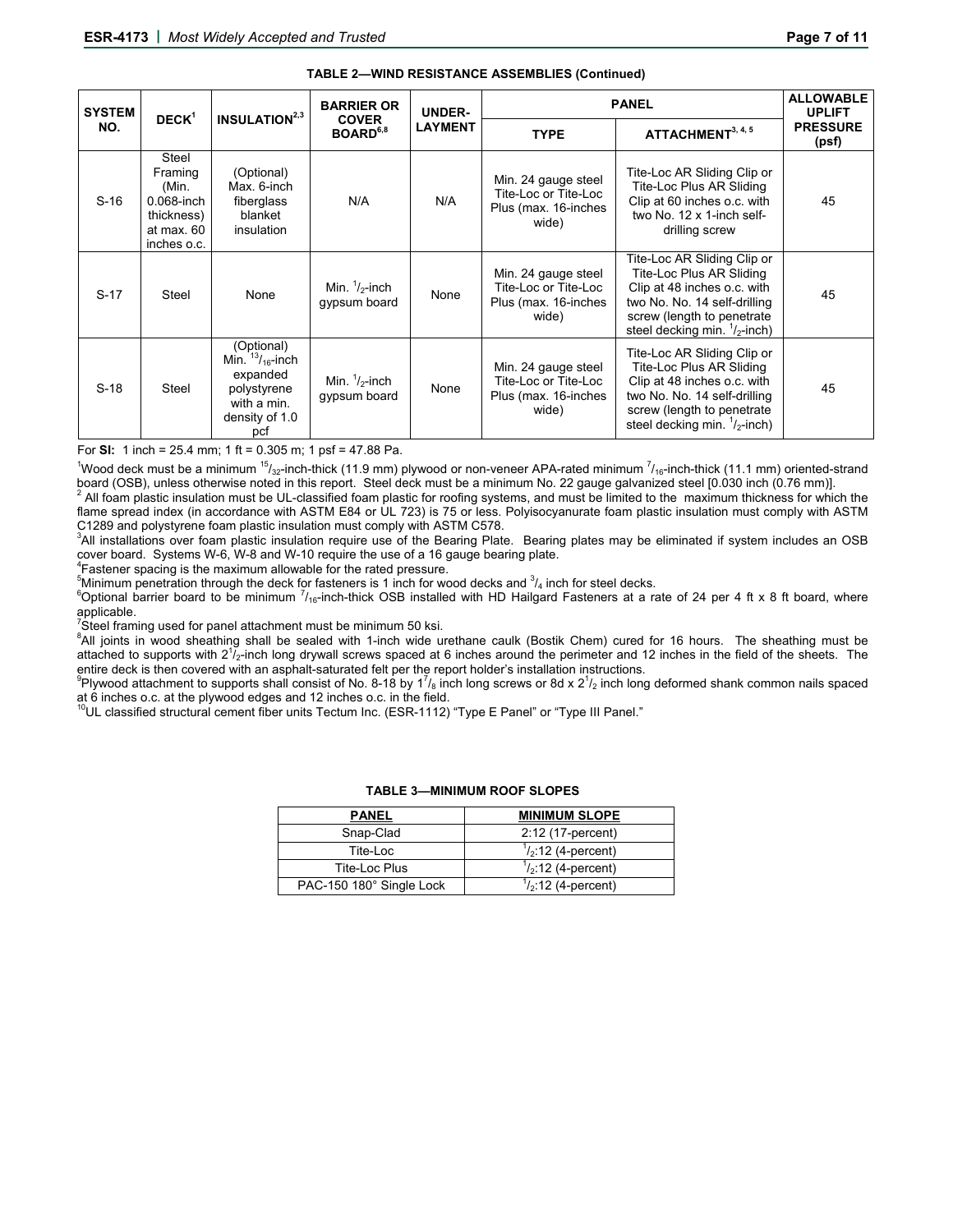

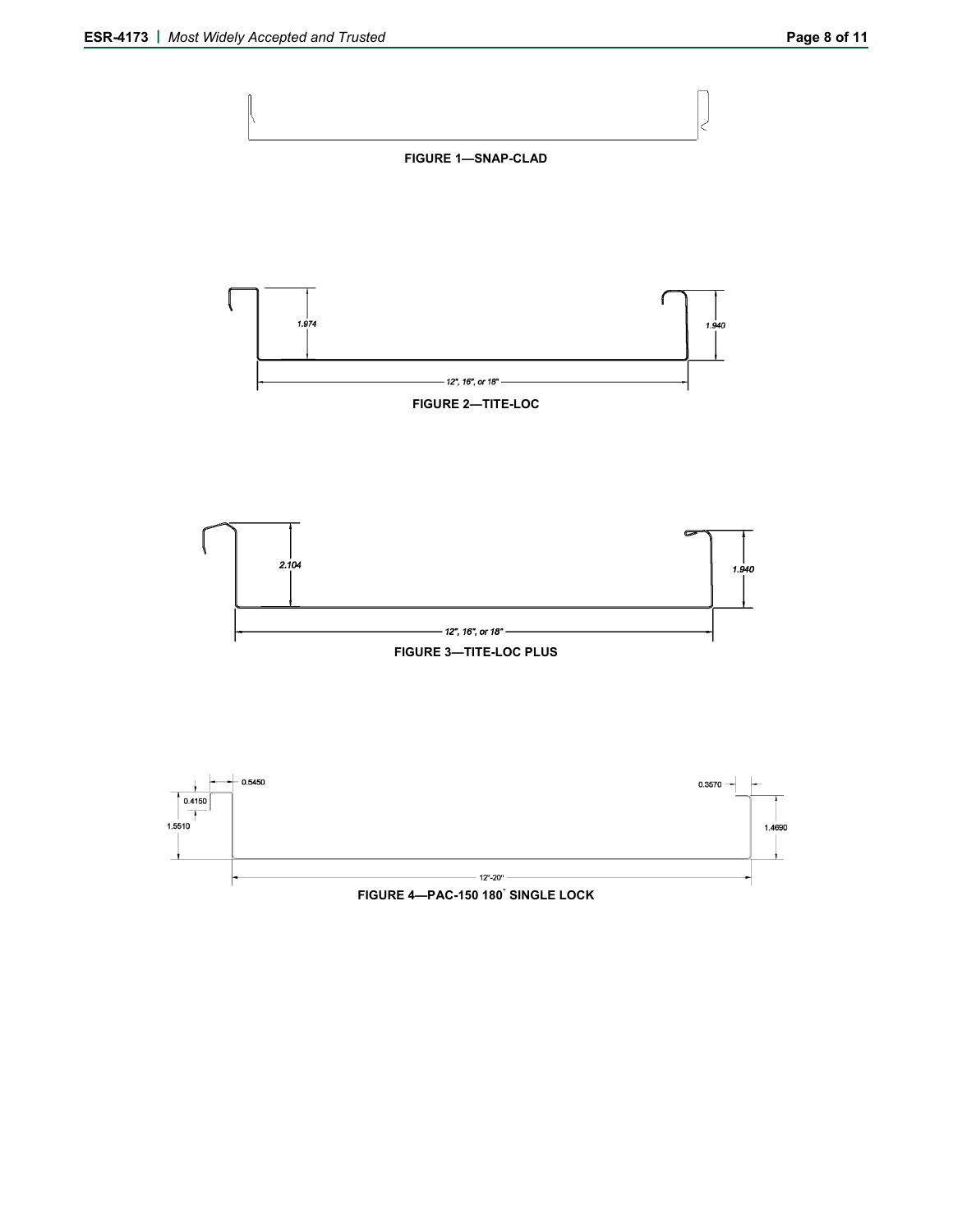

**FIGURE 5—SNAP-CLAD CLIP** 



**FIGURE 6—TITE-LOC AR CLIP** 



**FIGURE 7—TITE-LOC PLUS AR CLIP**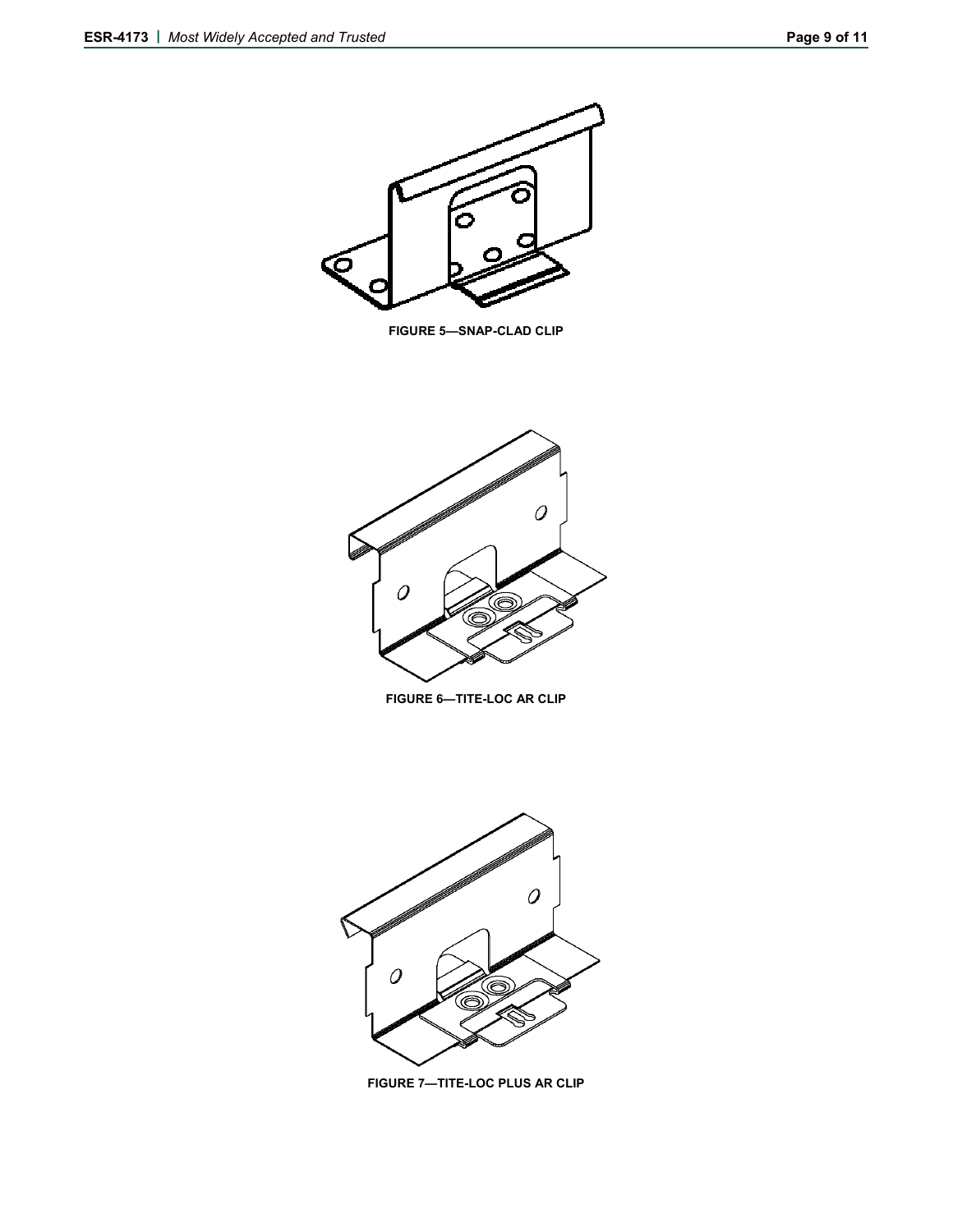

**FIGURE 8—PAC-150 CLIP**